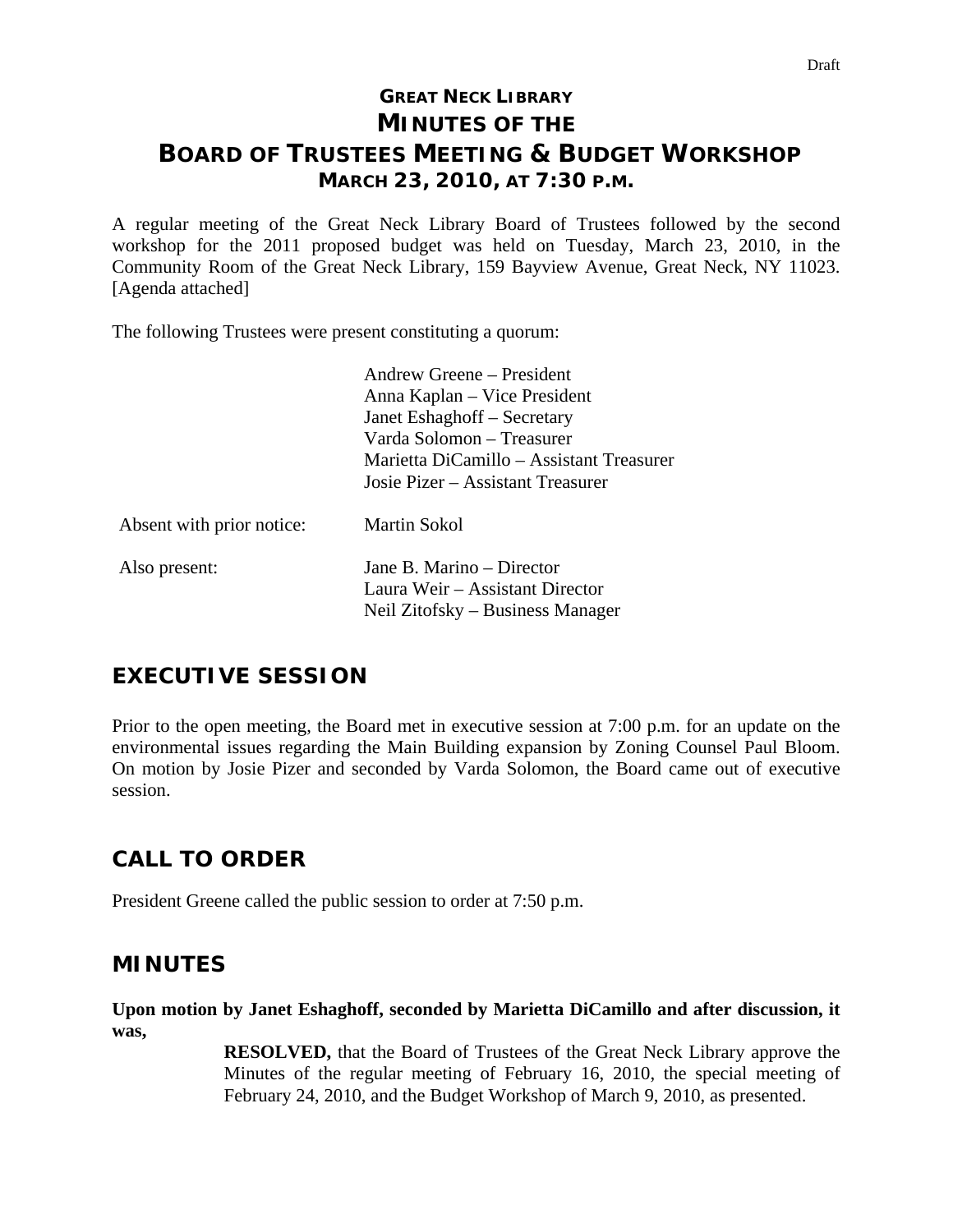$\overline{a}$  , and the contribution of the contribution of the contribution of the contribution of the contribution of the contribution of the contribution of the contribution of the contribution of the contribution of the co

## **TREASURER'S REPORT – PERSONNEL CHANGES**

During the month of February 2010, revenue received was \$13,638. Total expenses were \$577,493.

At the close of business, February 28, 2010, total unadjusted operating fund holdings were \$1,649,571. Of these funds, \$1,098,673 was on deposit at HSBC, \$548,118 was on deposit at Chase Bank, and \$2,780 was on hand in Petty Cash funds at Main and the Branches. This compares to a February 28, 2009, unadjusted balance of \$2,302,903.

Additionally, the unadjusted cash balance of the Main Building and Special Services fund was \$1,181,562; the Automated Library fund was \$122,067; the Restricted Gift fund was \$375,305; the Branch and Special Services fund was \$139,917. These funds totaled \$1,818,852 on February 28, 2010. The February 29, 2009, unadjusted total was \$2,282,828.

Trustee Solomon pointed out that the large difference in the balance on hand on February 28, 2009, when compared to February 28, 2010, was due to the February check not deposited in the bank as the Library was closed on February  $26<sup>th</sup>$  because of a snow storm. It was then deposited in March. Therefore, the end of month balance did not reflect the amount of that check.

*Public Comment: Ralene Adler* 

**Upon motion by Varda Solomon, seconded by Marietta DiCamillo, and after discussion, it was,** 

> **RESOLVED,** that the Board of Trustees of the Great Neck Library accept the March 23, 2010, Treasurer's Report.

 **VOTE:** Yes – 6 (DiCamillo, Eshaghoff, Greene, Kaplan, Pizer, Solomon)  *MOTION CARRIED UNANIMOUSLY* 

### **Warrants**

**Upon motion by Varda Solomon, seconded by Marietta DiCamillo, and after discussion, it was,** 

> **RESOLVED,** that the Board of Trustees of the Great Neck Library authorize the Treasurer, who has reviewed all checks and supporting documentation, to pay the persons named in the Warrant dated February 13, 2010 through March 19, 2010, Paid Checks numbered 0028229 through 0028233, 0028270 through 0028275, and 40567 through 40586, and To-Be-Paid Checks numbered 40587 through 40721, the sums set against their respective names, amounting in the aggregate to \$319,493.90.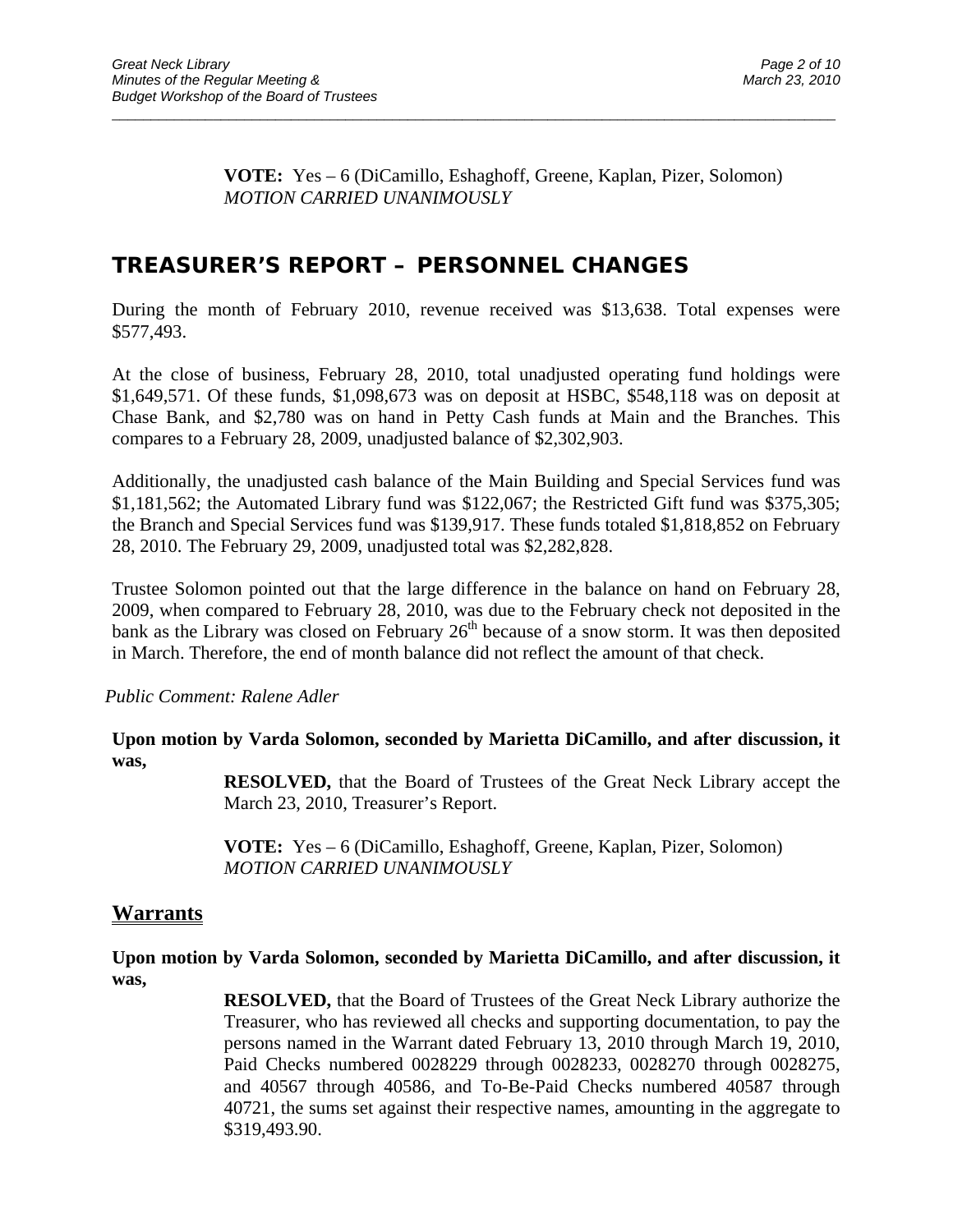A member of the public, who had attended the Finance Committee meeting, inquired whether the check for VHB Engineering, that was inadvertently signed, was included in the warrants. Trustee Solomon then amended the motion to exclude that check as supporting documentation for the work done has not yet been received.

 $\overline{a}$  , and the contribution of the contribution of the contribution of the contribution of the contribution of the contribution of the contribution of the contribution of the contribution of the contribution of the co

*Public Comment: Marianna Wohlgemuth, Ralene Adler* 

### **Upon motion by Varda Solomon, seconded by Marietta DiCamillo, and after discussion, it was,**

**RESOLVED,** that the Board of Trustees of the Great Neck Library authorize the Treasurer, who has reviewed all checks and supporting documentation, to pay the persons named in the Warrant dated February 13, 2010 through March 19, 2010, Paid Checks numbered 0028229 through 0028233, 0028270 through 0028275, and 40567 through 40586, and To-Be-Paid Checks numbered 40587 through 40721, the sums set against their respective names, amounting in the aggregate to \$319,493.90, with the exception of check number 40697 payable to VHB Engineering in the amount of for \$4,497.20.

**VOTE:** Yes – 6 (DiCamillo, Eshaghoff, Greene, Kaplan, Pizer, Solomon) *MOTION CARRIED UNANIMOUSLY* 

## **Payroll Warrants**

### **Upon motion by Varda Solomon, seconded by Marietta DiCamillo, and after discussion, it was,**

**RESOLVED,** that the Board of Trustees of the Great Neck Library accept the Payroll Warrants for pay dates February 11 and February 25, 2010, which have been reviewed by the Treasurer, in the amounts of \$176,278.88 and \$172,196.87 respectively, for a total of \$348,475.75.

**VOTE:** Yes – 6 (DiCamillo, Eshaghoff, Greene, Kaplan, Pizer, Solomon) *MOTION CARRIED UNANIMOUSLY* 

### **Personnel Changes**

**Upon motion by Varda Solomon, seconded by Marietta DiCamillo, and after discussion, it was,** 

> **RESOLVED,** that the Board of Trustees of the Great Neck Library accept the Personnel Changes of February 13, 2010 through March 19, 2010.

Trustee DiCamillo, Chair of the Personnel Committee, requested that this motion be amended to exclude the Senior Custodian position and for it to be referred to the Personnel Committee as process was not followed. This was agreed on.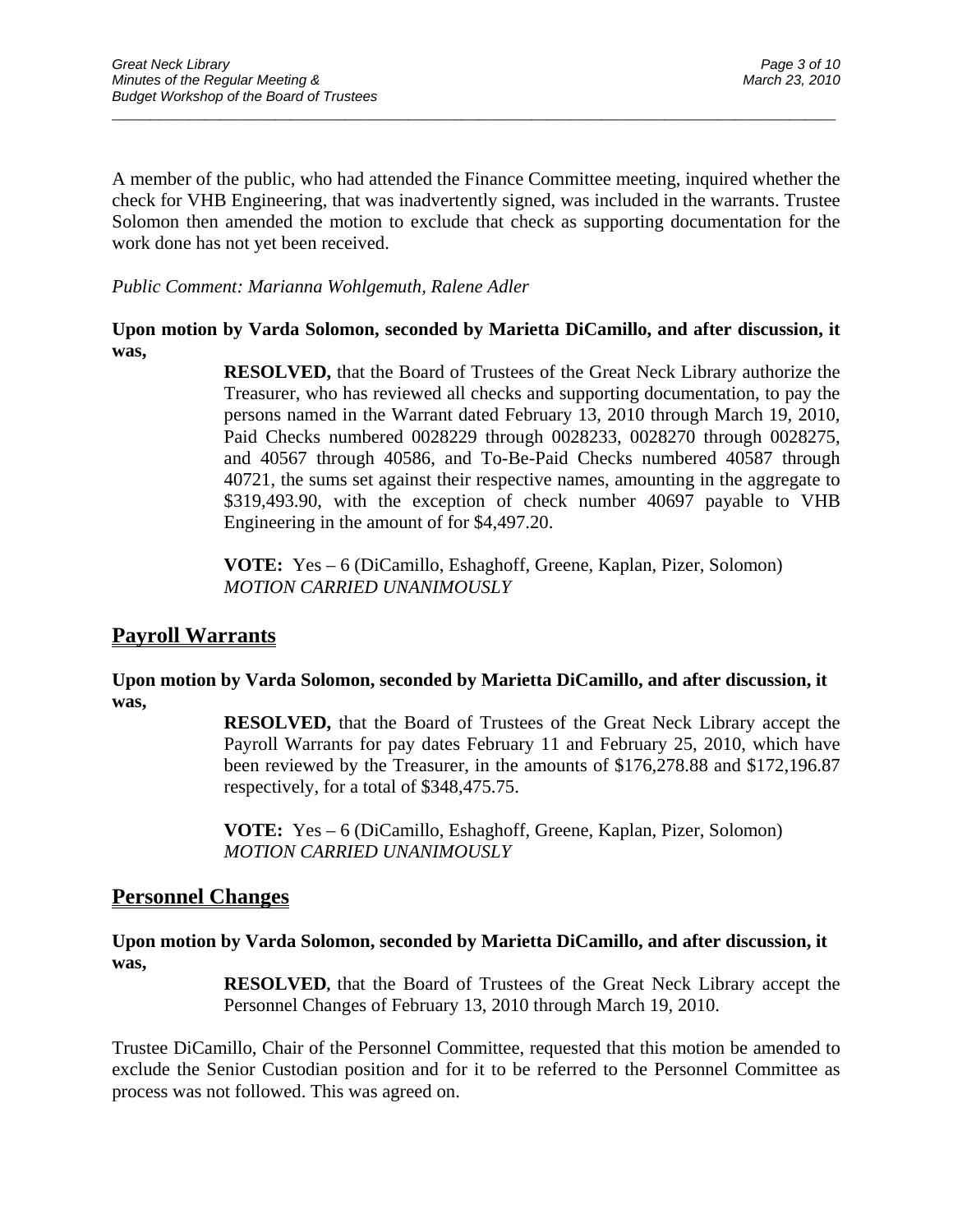#### **Upon motion by Varda Solomon, seconded by Marietta DiCamillo, and after discussion, it was,**

 $\overline{a}$  , and the contribution of the contribution of the contribution of the contribution of the contribution of the contribution of the contribution of the contribution of the contribution of the contribution of the co

**RESOLVED,** that the Board of Trustees of the Great Neck Library accept the Personnel Changes of February 13, 2010 through March 19, 2010, with the exception of the Senior Custodian position which is being referred to the Personnel Committee.

**VOTE:** Yes – 6 (DiCamillo, Eshaghoff, Greene, Kaplan, Pizer, Solomon) *MOTION CARRIED UNANIMOUSLY* 

### **OTHER REPORTS** [Reports appended]

The reading of the reports from the Finance Committee, Branch Committee, Assistant Director and the Library Director was dispensed with to save time. Copies were made available to the public prior to the start of the meeting.

The Director was asked if she wished to highlight any portions of her report which she did. In addition to her written report, the Director provided the following information:

- Clarification of report on Unique Management. In February 2009, \$1,075 was collected for lost books. Revenues for lost books in February 2010 amounted to \$3,820 which is a 72% increase. Revenue for fines saw a 53% increase.
- Census Bureau's representatives on Mondays and Fridays 5-9 p.m., Saturdays 12-5 p.m. and Sundays 1-5 p.m. from March 26 through April 19 in the lower level lobby to provide assistance in filling out the questionnaires. This information is on the Library's website as well as that of the Census Bureau. Forms are available in English, Spanish, Chinese, Korean, Russian, and Vietnamese.
- She showed the Trustees the annotations that the children's librarians put together on the historic children's books. She is hoping to have the titles on the Library's website. She showed a picture of the tree that the Jr. Levels kids helped to decorate; also the Great Neck Reads poster which was on display in the room. Great Neck Reads Program starts on April  $12<sup>th</sup>$ . Calendars for all the activities are available online and at all Library locations.
- Ron Zachary, architect for the Station Branch relocation, sent bid documents to four contractors and they have been advised that time is of the essence. The Board will be notified when the bids have come in. She will also provide the Trustees with a set of the plans.

*Public Comment: Pam Marksheid*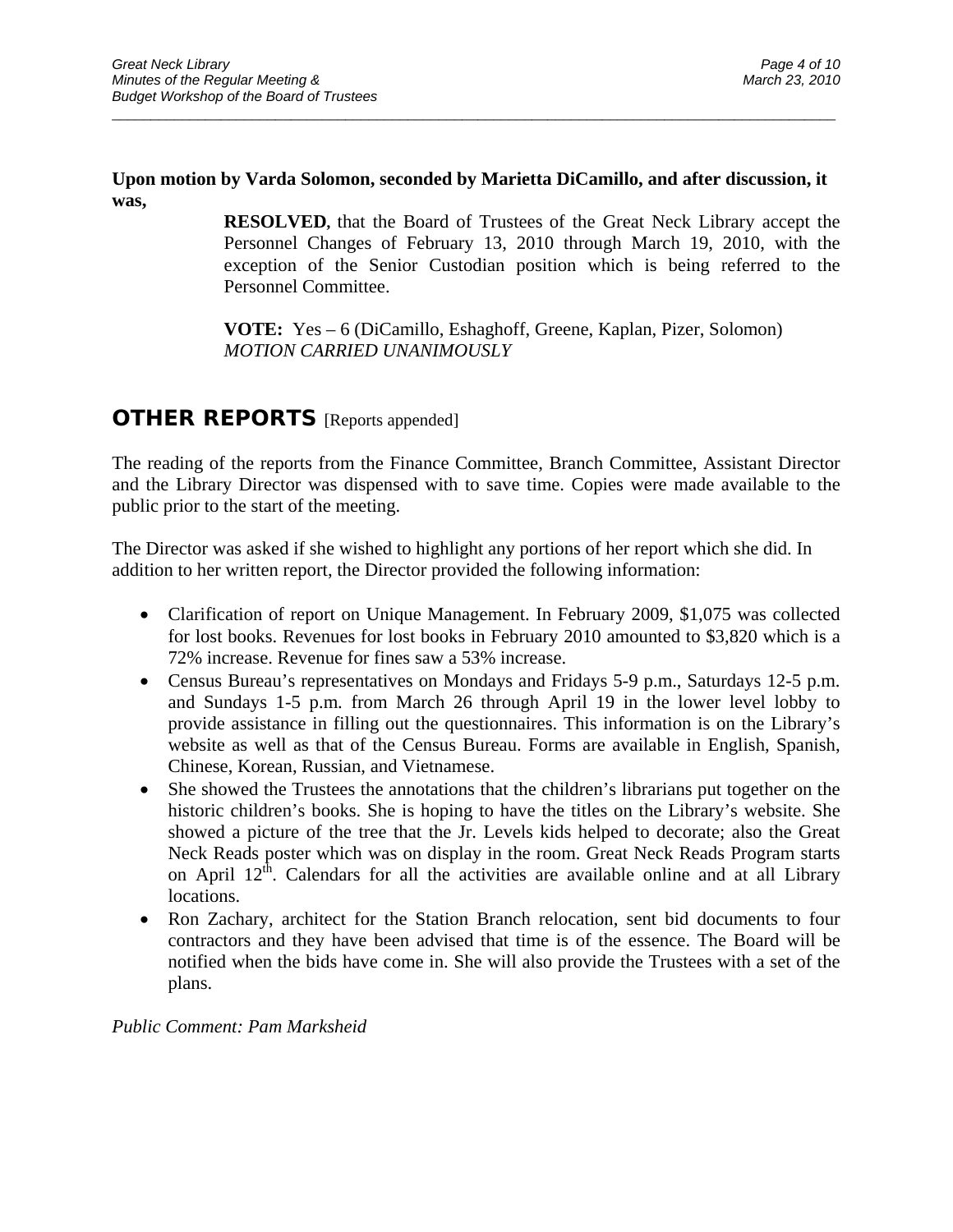# **OLD BUSINESS**

### **Long Range Plan** [Appended]

#### **Upon motion by Josie Pizer, seconded by Anna Kaplan, and after discussion, it was,**

 $\overline{a}$  , and the contribution of the contribution of the contribution of the contribution of the contribution of the contribution of the contribution of the contribution of the contribution of the contribution of the co

**RESOLVED,** that the Great Neck Library Board of Trustees approve the attached Great Neck Library Long Range Plan 2010-2015 document.

Committee Chair, Trustee Pizer, was commended for the excellent document that has evolved. Trustee DiCamillo asked for the removal of "Friends of the Library" from the document because of legal discussions in the past pertaining to this group. She also objected to the use of the word "encourage" appearing on page 7 of the document which states: *Objective: Encourage Library patrons to develop a "Friends of the Library" group to function as a separate 501C-3 organization whose charge would be to help raise awareness of the Library through fund-raising for special programs and events.* She wanted to know what tools will be used to accomplish this as it gives the connotation that staff would be involved in the development of this plan, and no member of staff should be involved.

Trustee Pizer assured her that no member of staff will be asked to work on developing a friends committee. It will be separate and apart from the Library and the Board of Trustees. It will function as a fundraising committee. Trustee Pizer and Trustee DiCamillo mutually agreed to discuss these issues at a later date.

Director Jane Marino advised that she had sent a copy of the plan to Jackie Thresher, Director of NLS, and Ms. Thresher had no objections to a "Friends Committee." Ms. Marino has worked with many friends groups and they operate independently as a fundraising and programming arm of the Library and are not political. She expressed hope that such a group will be formed for the Great Neck Library. She assured everyone that staff time and resources would not be used.

A consensus was reached amongst the Trustees to replace the word "encourage with "welcome." The motion was therefore amended to reflect this change.

*Public Comment: Ralene Adler, Dan Nachmanoff, Stanley Romaine, Karen Rubin, Carol Frank, Norman Rutta* 

#### **Upon motion by Josie Pizer, seconded by Anna Kaplan, and after discussion, it was,**

**RESOLVED,** that the Great Neck Library Board of Trustees approve the attached Great Neck Library Long Range Plan 2010-2015 document with an amendment changing the word from "encourage" to "welcome" on page 7.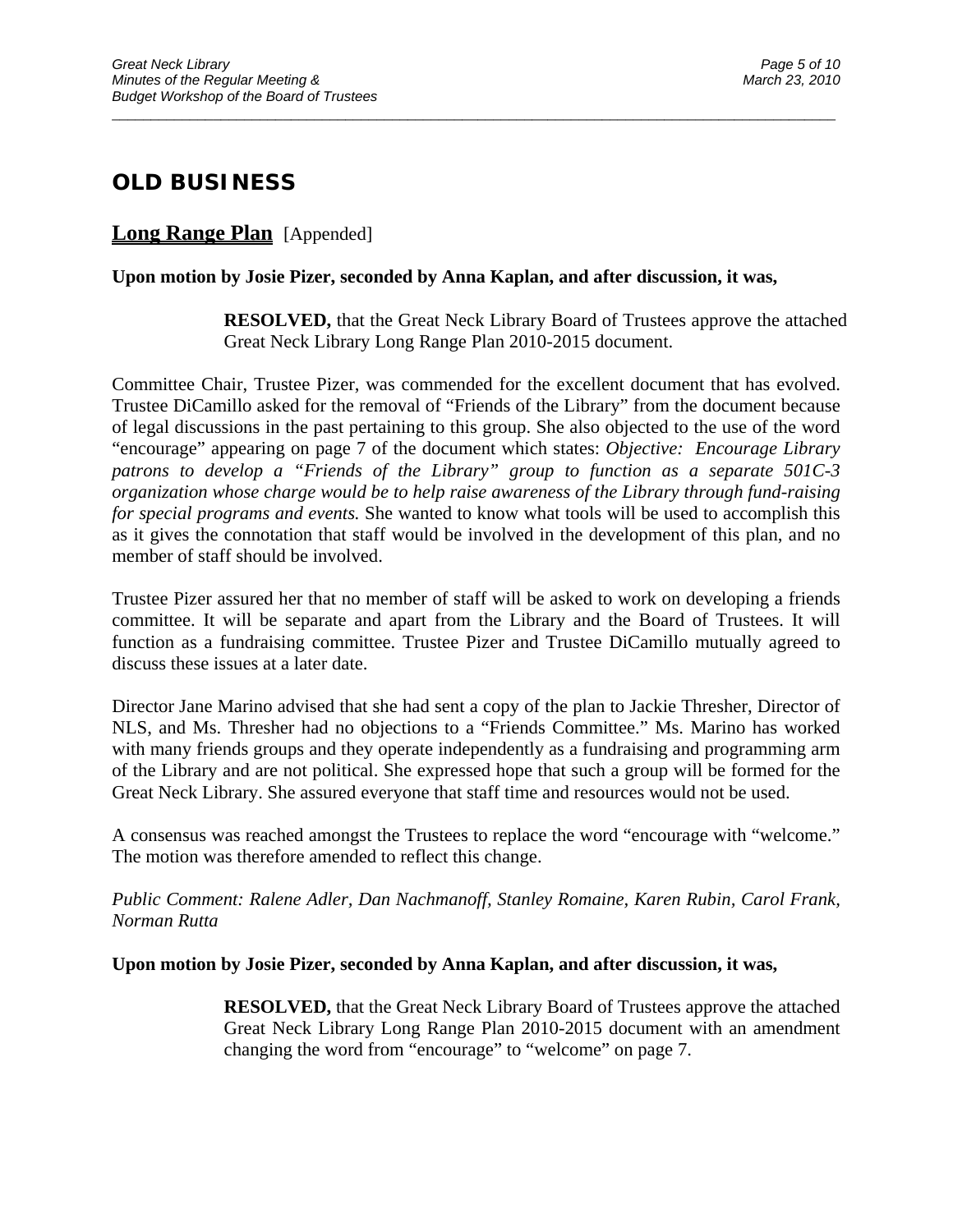$\overline{a}$  , and the contribution of the contribution of the contribution of the contribution of the contribution of the contribution of the contribution of the contribution of the contribution of the contribution of the co

# **NEW BUSINESS**

## **Retirement Incentives**

The Personnel Committee recommended that the Board of Trustees approve a retirement incentive for all eligible staff for the year 2010. This incentive would be announced by March 24 and any interested staff would have until April 15, to express his/her interest in participating so that savings may be included in the final draft of the budget.

All staff, fulltime and part-time, who have been continuously employed by the Great Neck Library from 7/1/1995 through 6/30/2010, and who will be aged 55 or higher as of 6/30/2010 and whose combined age and years of service will total 85 years or more as of 6/30/2010 are eligible.

The incentive will constitute a lump sum payment of 25% of the employee's annual salary for all employees whose combined age and years of service total 100 years or less. For those employees whose combined age and service total more than 100 years, they would be offered a weighted incentive which would be computed as follows:

2010 Base Salary x Combined Age + Years-of-Service 4 100

The NYS Retirement System will not include this payment in its calculation of the employee's Final Average Salary.

In order to qualify, the employee would have to notify the Director on or before 4/15/2010 of his/her decision to retire on or before  $6/30/2010$  and, if a member of the NYS Retirement System, file the appropriate paperwork.

[There are 18 employees who are eligible, of which 8 have more than 100 years of combined age and years of service.]

*Public Comment: Norman Rutta, Carol Frank, Pam Marksheid, Michael Currie, Coutrney Greenblatt, Ralene Adler* 

### **Upon motion by Marietta DiCamillo and seconded by Varda Solomon and after discussion, it was,**

**RESOLVED,** that the Great Neck Library Board of Trustees approve the retirement incentive plan as outlined above.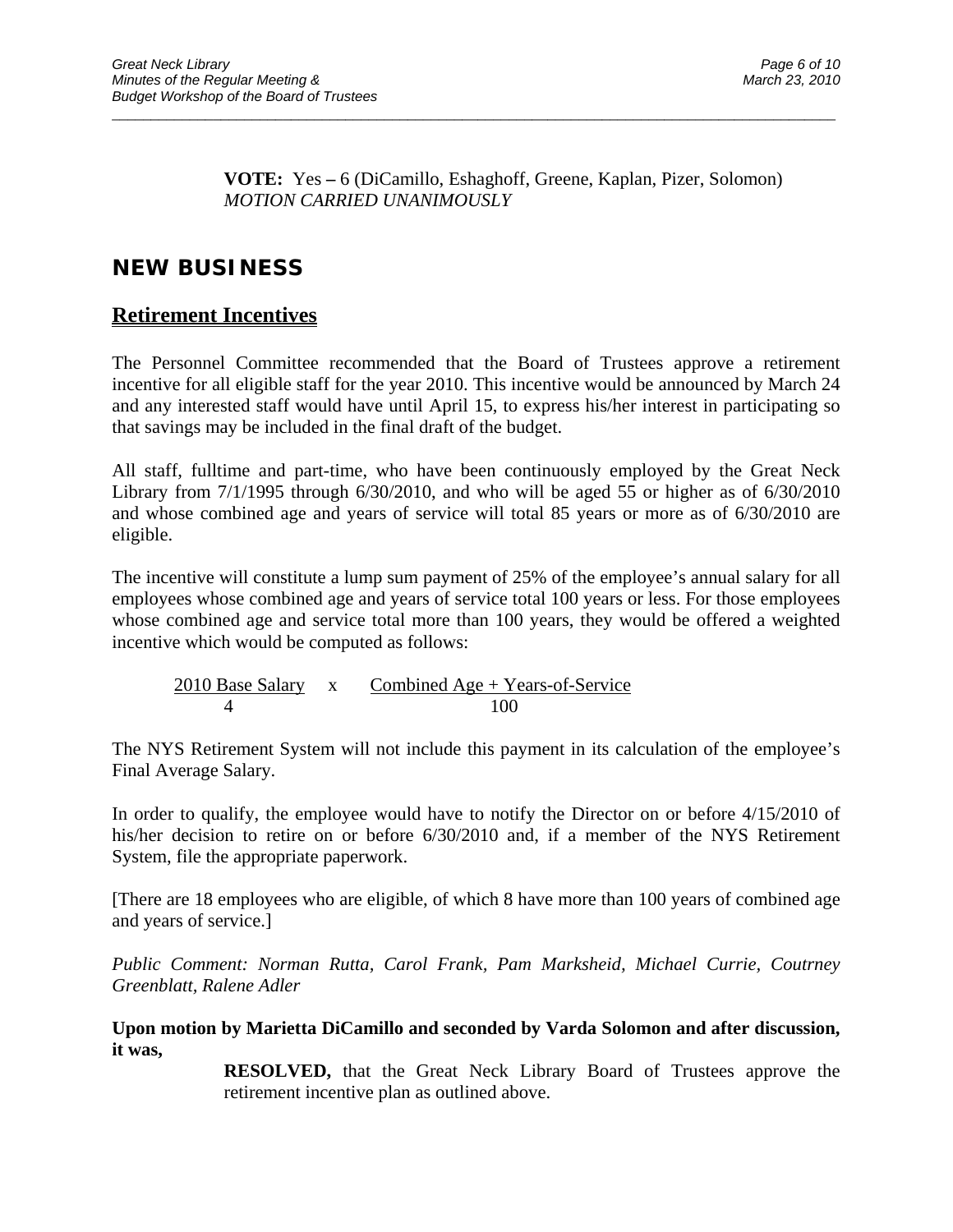$\overline{a}$  , and the contribution of the contribution of the contribution of the contribution of the contribution of the contribution of the contribution of the contribution of the contribution of the contribution of the co

## **Parking Lot Repairs**

**Upon motion by Anna Kaplan and seconded by Marietta DiCamillo and after discussion, it was,** 

> **RESOLVED,** that the Great Neck Library Board of Trustees hereby authorize the award of a contract for the patching, sealing and striping of the parking lot at Main to Blacktop Unlimited, Inc., as per their proposal dated March 17, 2010, at a cost of \$8,045, to be charged to the Repairs and Maintenance line of the operating budget.

 **VOTE:** Yes **–** 6 (DiCamillo, Eshaghoff, Greene, Kaplan, Pizer, Solomon)  *MOTION CARRIED UNANIMOUSLY* 

*Public Comment: Norman Rutta, Ralene Adler, Pam Marksheid, Carol Frank* 

## **Landscaping Contract**

In response to the President's question on whether this was put out for bid, the Business Manager read the following into the record:

"As per our conversation, inasmuch as it has taken years to find a landscaping contractor we like at a most reasonable cost, and as the Board has mentioned on numerous occasions over the past year their pleasure with this contractor and its price structure, we have agreed to forego competitive bids this year. Such practice is allowed in the Board Policy Manual, section 400-70, Procurement Policy, second to last paragraph which states: "Should a vendor have provided satisfactory service, the Library may renew an existing contract if the cost of a contract remains unchanged or if the cost increase is deemed minimal, i.e., if the cost increase approximates the annual inflation rate." Island Associates has submitted a proposal for 2010 with no increase over 2009."

*Public Comment: Carol Frank, Ralene Adler* 

#### **Upon motion by Josie Pizer and seconded by Anna Kaplan and after discussion, it was,**

**RESOLVED,** that the Great Neck Library Board of Trustees authorize the renewal of the landscaping services contract for the season, April 1 through November 30, 2010, to Island Associates, at a cost of \$655 per month as per their proposal dated March 18, 2010, to be charged to the Landscaping and Snow Removal budget line.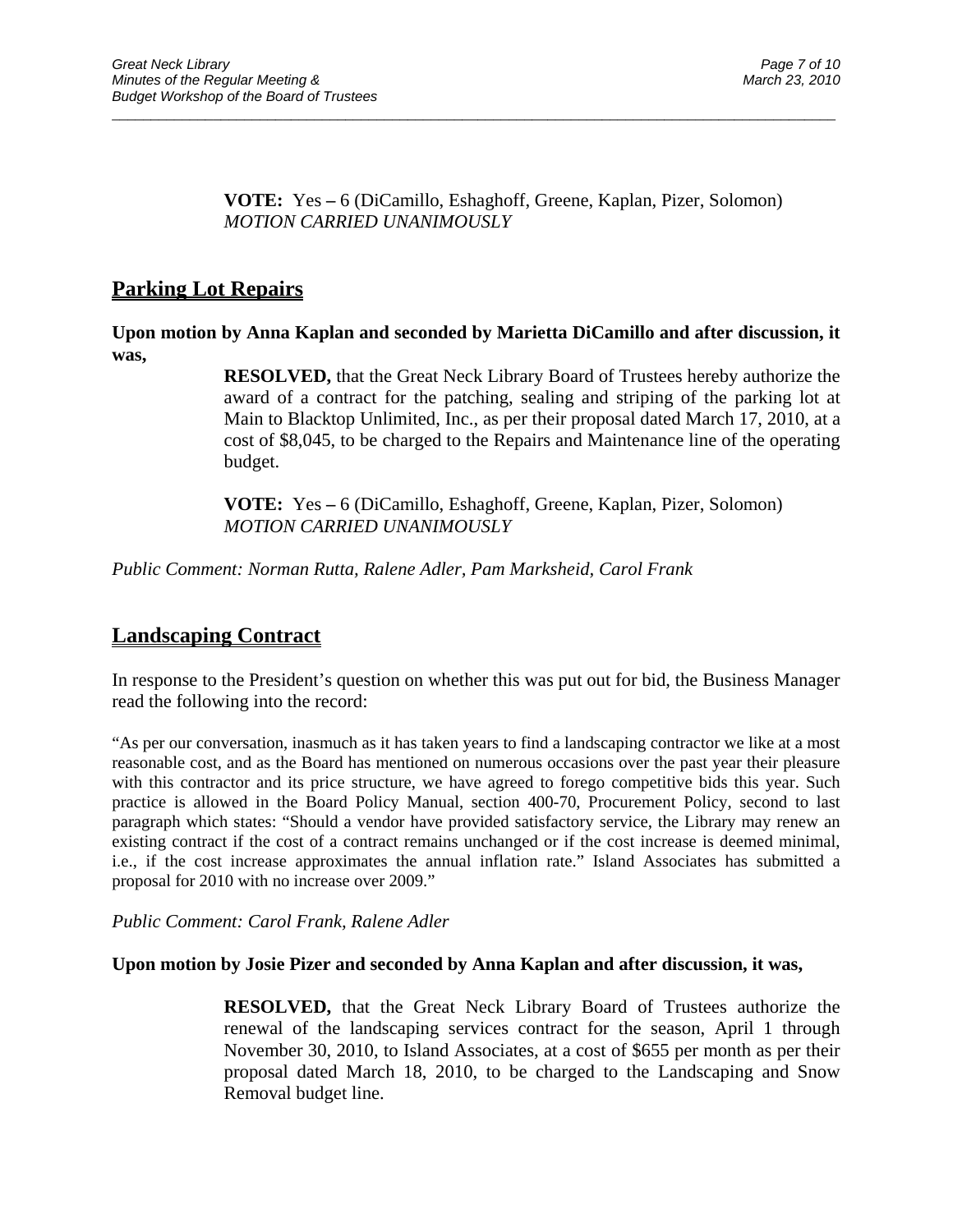$\overline{a}$  , and the contribution of the contribution of the contribution of the contribution of the contribution of the contribution of the contribution of the contribution of the contribution of the contribution of the co

### **Excess Equipment**

**Upon motion by Janet Eshaghoff and seconded by Anna Kaplan and after discussion, it was,** 

> **RESOLVED,** that the Great Neck Library Board of Trustees declare the items listed on the appended schedule dated March 11, 2010, excessed and authorize the Director to dispose of same in an appropriate manner

 **VOTE:** Yes **–** 6 (DiCamillo, Eshaghoff, Greene, Kaplan, Pizer, Solomon)  *MOTION CARRIED UNANIMOUSLY* 

### **Excess Furniture**

### **Upon motion by Varda Solomon and seconded by Marietta DiCamillo and after discussion, it was,**

**RESOLVED,** that the Great Neck Library Board of Trustees declare the Concorde boat-shaped table, serial number 6600820579901 that was used for Board of Trustees meeting as excessed and authorize the Director to dispose of same in an appropriate manner.

 **VOTE:** Yes **–** 6 (DiCamillo, Eshaghoff, Greene, Kaplan, Pizer, Solomon)  *MOTION CARRIED UNANIMOUSLY* 

## **OTHER BUSINESS**

Trustee Pizer asked the Board to consider starting Board of Trustees meetings at 7:30 p.m. instead of 8:00 p.m. as this would be more efficient and effective. This was agreeable to the Trustees. The Director will research to ascertain if this is a policy and if it is, it will be referred to the Policy Committee for recommendation to the Board for a vote at the next meeting. If it is not, the President has the power to make that change. A meeting of the Policy Committee should be scheduled very soon to discuss this as well as the time change for opening the Library on Saturdays at 10:00 a.m. instead of 9:00 a.m.

President Greene congratulated Trustees Kaplan and DiCamillo for their awards as Women of Distinction.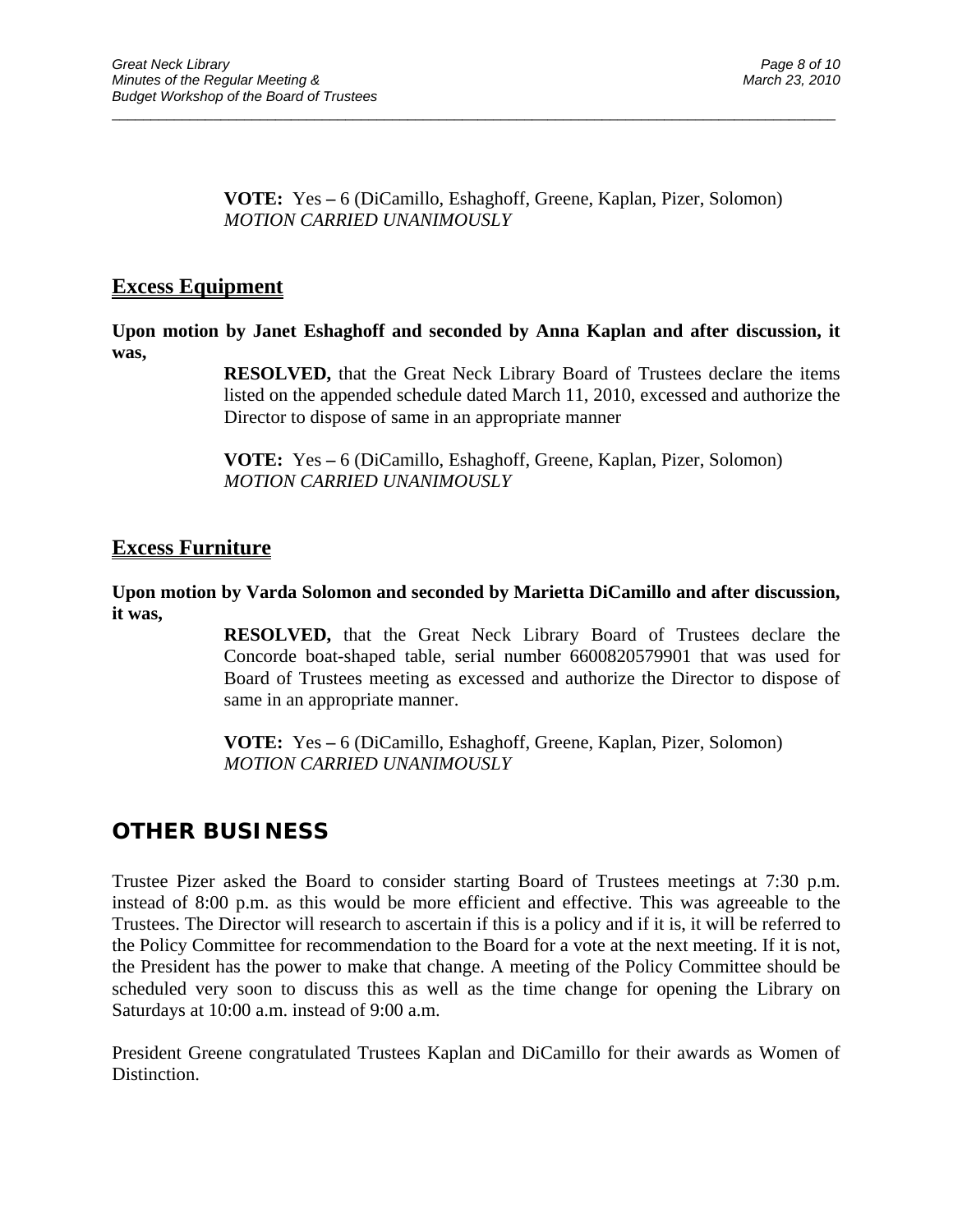### *Public Comment: Ralene Adler*  **CORRESPONDENCE** [Appended to these Minutes]

Ralene Adler spoke to her letter of February 5, 2010, addressed to Treasurer Varda Solomon, and the latter's response on March 18, 2010.

 $\overline{a}$  , and the contribution of the contribution of the contribution of the contribution of the contribution of the contribution of the contribution of the contribution of the contribution of the contribution of the co

Michael Currie spoke to his letter of March 2, 2010, addressed to the Board of Trustees.

*Public Comments: Pam Marksheid* 

## **OPEN TIME**

Marianna Wohlgemuth inquired of the Library Director about the status of the Parkville Branch. Director Marino reported that she has not yet heard from Superintendent Dolan of the Great Neck School District on whether or not the recreation program at the Parkville School will be discontinued but she will send him an email reminder.

## **ADJOURNMENT**

President Andrew Greene called for a motion to adjourn this portion of the meeting at 9:12 p.m. The motion was made by Trustee DiCamillo.

# **DISCUSSION OF PROPOSED 2011 BUDGET**

The Budget Workshop was called to order at 9:17 p.m. for a discussion of the second draft of the 2011 proposed budget. Business Manager Zitofsky, as was suggested at the first budget workshop, implemented items B-G below in this second draft.

- B Open the Main Library at 10:00 a.m. instead of 9:00 a.m. on Saturdays.
- C Reduce Sunday hours by closing one Sunday earlier in June and one less staff person.
- D One less Circulation clerk from 6:00 9:00 p.m.
- E Reduce Circulation staff by 56 hours and Reference staff by seven hours.
- F Computer Consultant reduce from \$9,000 to \$6,000.
- G Materials and Programs 10% cutback in most areas except for audio-visual.

The implementation of the above resulted in a total savings of \$148,500 and cuts the growth of the first draft of the 2011 budget down to a 1.4% increase over the 2010 budget. This would reduce the tax increase from 5.7% to 4.4% or from \$20 to \$15 for a home assessed at one million dollars. The savings from the incentive will reduce tax increase from 4.4% to about 3.4% with the ability to go down to 2.9%. This will not be known until after the April  $15<sup>th</sup>$  incentives